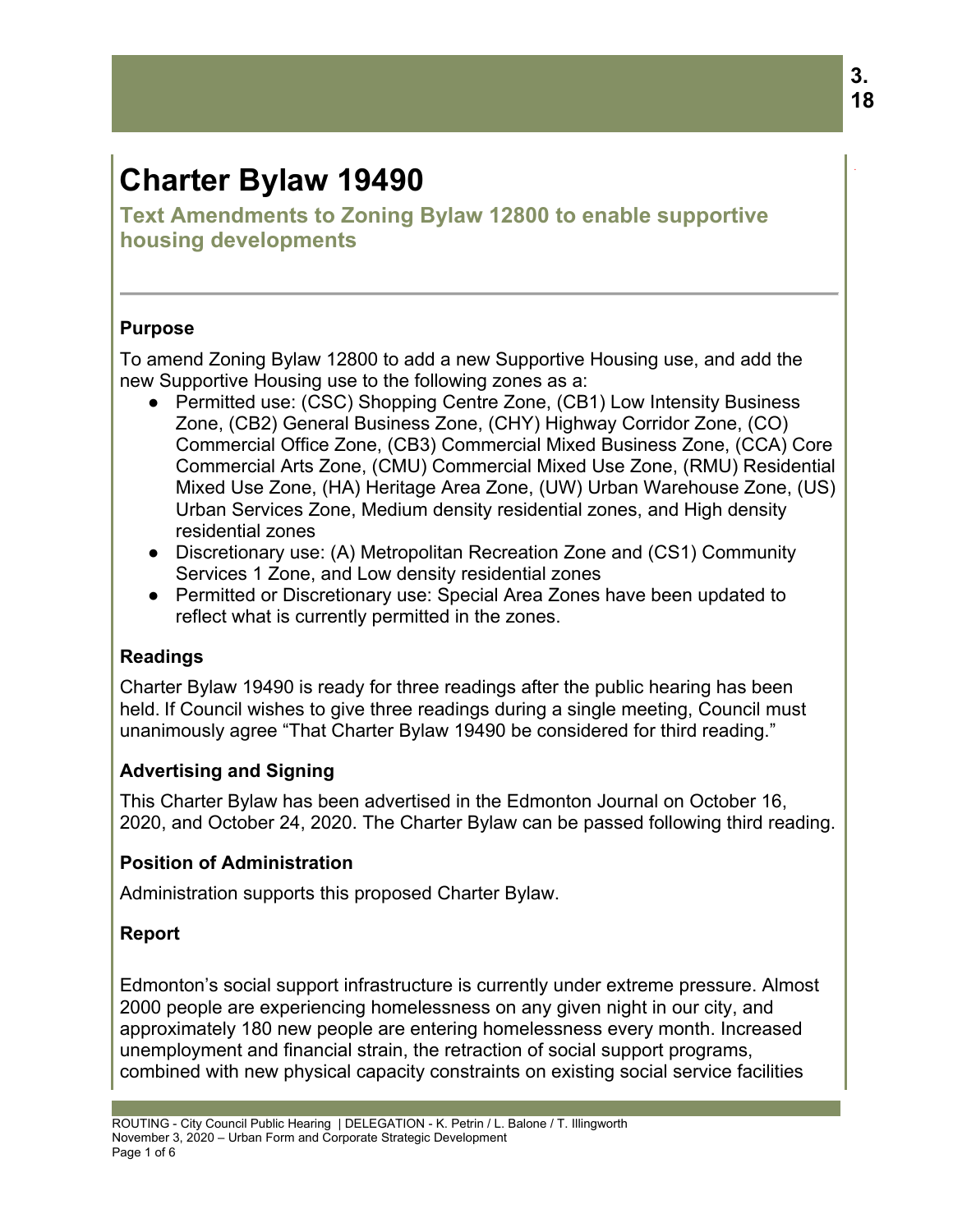has meant many people experiencing or at risk of homelessness are unable to meet their basic needs. The Government of Alberta, the City of Edmonton, Homeward Trust as well as other agencies in the homeless-serving sector have searched extensively for additional space and facilities for providing temporary shelter, day support services and bridge and supportive housing but these efforts have been challenged by the limited opportunities for these types of developments under Edmonton's existing land use regulatory framework.

The City has a role to play in implementing effective regulations and internal processes to encourage affordable housing development and enable service provision for people experiencing homelessness. Zoning Bylaw 12800 governs all land development in the city by setting out the location and size of buildings that can be constructed and the type of activities that can take place on those properties. With increasing numbers of unsheltered people in Edmonton, further changes to the Zoning Bylaw are recommended to create a regulatory environment to allow more supportive living accommodation development within the city.

In July 2019, report CR\_6103 *Zoning of Affordable and Supportive Housing* recommended immediate and long term Zoning Bylaw amendments to enable the development of more supportive housing in Edmonton. This report contained recommendations for immediate amendments described as "Phase One - Remove Some Group Home and Limited Group Home Restrictions" and identified further amendment work to be completed as "Phase Two - A New 'Use' Specific to Supportive Housing". Subsequent to the report at Urban Planning Committee on July 9, 2019, the amendments identified in Phase 1 were passed by City Council on July 15, 2019, and Administration planned to advance the Phase 2 work in 2020. This report advances amendments aligned with the intended Phase 2 work and proposes a new Supportive Housing use.

#### *Zoning barriers to supportive living*

Zoning Bylaw 12800 does not provide many zones in the city where shelter operations under the Temporary Shelter Services use could be permitted. The limited zones where Temporary Shelter Services use is a listed use is a barrier to permitting shelters, workforce trailers, and other shelter-like scenarios. Temporary Shelter Services is not a permitted use in any zone and is a discretionary use in only four zones: the (US) Urban Services Zone, the (UW) Urban Warehouse Zone, the (HA) Heritage Area Zone and the (CS1) Community Services 1 Zone. Only the (US) Urban Services Zone is used with any regularity across the city. The zones where Temporary Shelter Services is a discretionary use are located mostly in the core and the current approach does not support the objective of Policy C601, the Affordable Housing Investment Guidelines, which seeks to improve the distribution of non-market housing across the city.

The current approach to permanent supportive housing within the Zoning Bylaw defines that individuals who require daily living supports are classified into the Group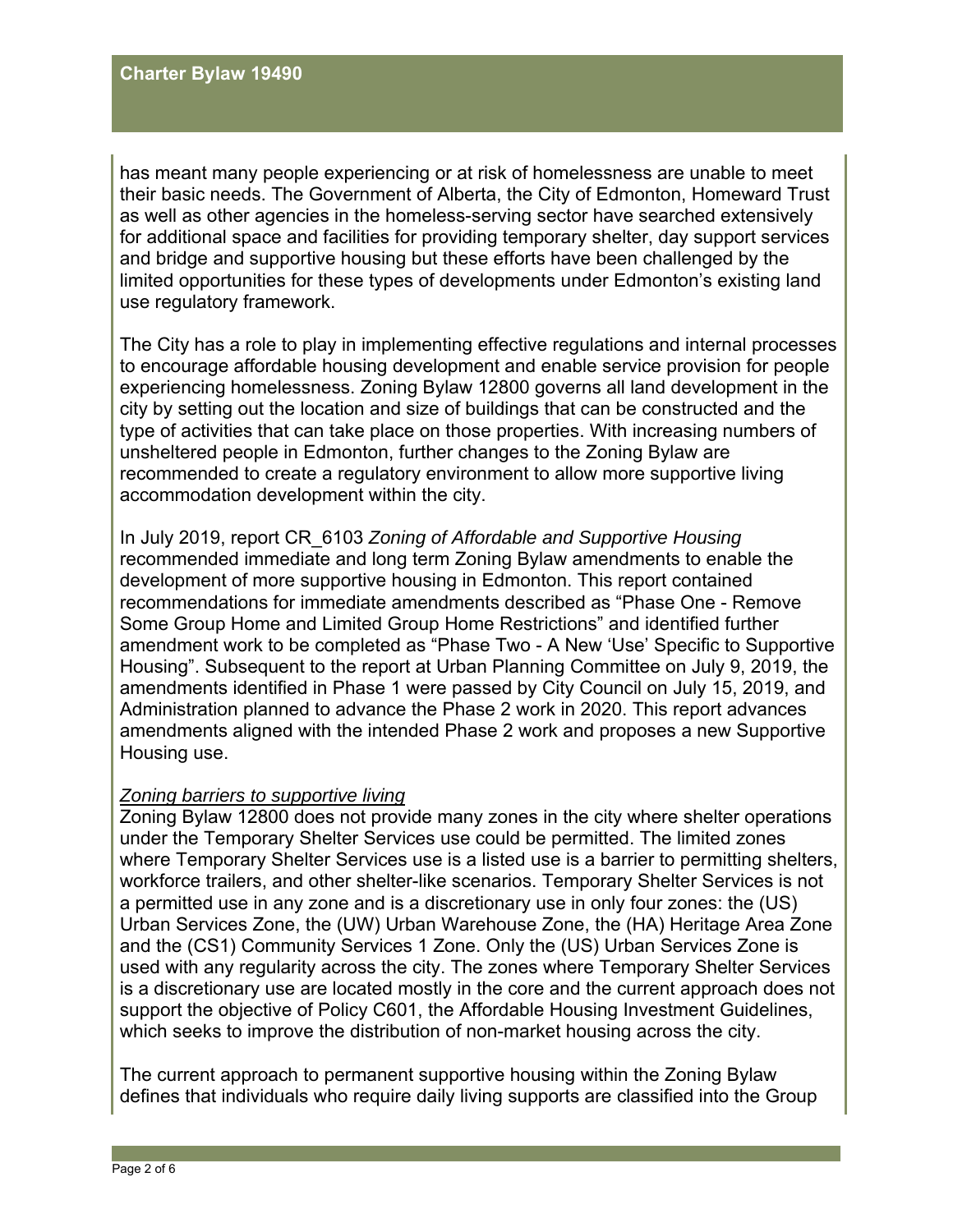Home and Limited Group Home use categories, which are also restricted in many commercial zones where multi-unit housing and other residential-related uses are permitted or discretionary. The Group Home use has onsite support services and commonly includes seniors homes, hospice care, transitional housing, and homes for persons with a need for daily care to live their lives. Limited Group Homes offer similar services, but are restricted to six residents or less. This provides a narrow set of opportunities by zone and can limit the size of the facility based on the number of persons accommodated.

The Zoning Bylaw also has a gap in terms of a use definition that can be used to permit hotel conversions to supportive housing in commercial zones where hotel buildings are typically found. The closest existing use definitions in the bylaw are Multiunit Housing in conjunction with Group Home. Group Homes are not a listed use in commercial zones, while Multi-unit Housing is allowed in some limited commercial zones, typically as a discretionary use.

#### *Policy Direction*

The need has been identified to make it more equitable to permit various types of supportive housing developments in the Zoning Bylaw. The proposed changes to the bylaw would improve the opportunity to locate supportive housing, including senior's housing and hospice care, and temporary shelters, more widely across the city. From a policy perspective the proposed changes align with Policy C601 Affordable Housing Investment Guidelines, which seeks to ensure more opportunities for non-market developments to be located across the city. Additional policy alignment can be found with Age Friendly Edmonton, and The Draft City Plan where the Inclusive and Compassionate Big City Move calls for:

- *Nobody is in core housing need*
- *There is no chronic or episodic homelessness in Edmonton*
- *Less than 35% of average household expenditures are spent on housing and transportation*

There are many policies within The Draft City Plan that provide direction and support the outcomes of enabling a more inclusive and equitable city, with improved access to housing and support; for example:

*2.2.2.1 Streamline provision of affordable housing in all neighbourhoods through continual regulatory and procedural review and improvement.* 

One of the key opportunities to address a more equitable approach to housing with integrated supports is to create a supportive living use definition that can be allowed in more zones across the city than what is currently allowed through the Temporary Shelter Services, Group Homes, and Limited Group Home uses.

As part of creating the City of Edmonton's Infill Roadmap 2018*,* there was a robust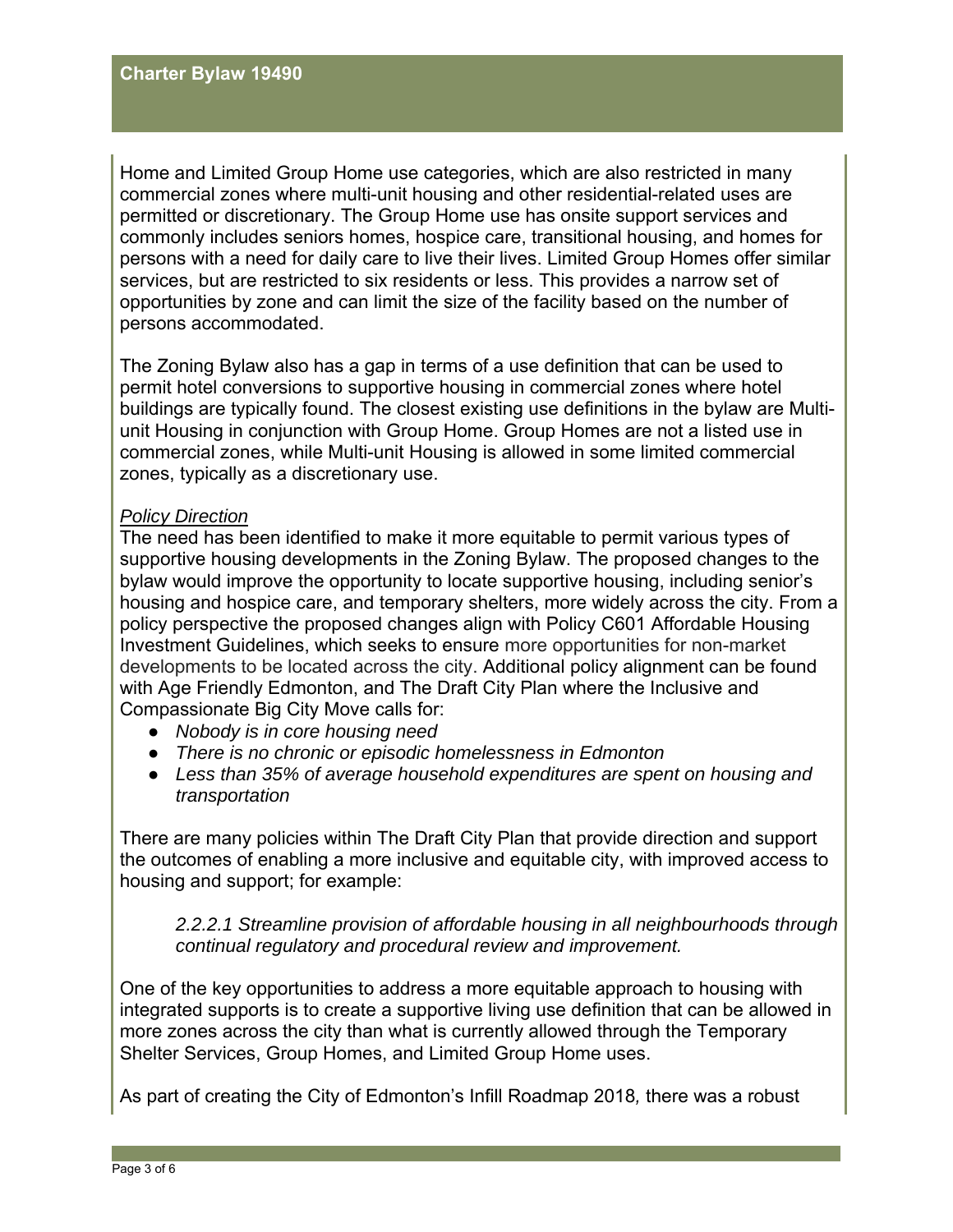discussion about the need for diverse housing options for current and future residents of mature neighbourhoods, culminating in Action 4 of the roadmap:

*4. Re-examine the rationale for distinguishing and restricting collective housing options, and update regulations as needed.*

#### *Proposed Zoning Bylaw amendments*

Zoning Bylaw 12800 requires amendments to reduce barriers to allow hotel conversions to supportive living accommodations as a short-term priority but also to permit supportive housing more broadly throughout the city. The proposed changes to the Zoning Bylaw are intended to ensure the bylaw is responsive to the housing needs of all residents, including those residents in need of immediate shelter.

A new Supportive Housing use is introduced to replace the Temporary Shelter, Group Home, and Limited Group Home uses in the Zoning Bylaw. This is appropriate as the previous uses are all forms of housing with on site supports to provide embedded social and health services. Using one definition also provides flexibility for organizations to be able to adapt to different forms and duration of supportive housing as needed.

To address the short-term interest to convert hotels for supportive housing, the new use is proposed to be added to commercial zones such as the (CHY) Highway Corridor Zones, where some existing hotels are located and there is a history of guests living in these zones.

The Supportive Housing use will also be added to a range of other commercial (e.g. (CB1) Low Intensity Business Zone), downtown (e.g. (UW) Urban Warehouse Zone), and urban services (e.g. (US) Urban Services) zones. This would facilitate the construction of new supportive housing developments and the conversion of other buildings such as office buildings or apartments in order to enable supportive living accommodations across the city. For a full list of zones where the new Supportive Housing use is proposed to be listed, please see the zoning matrix in Attachment 3 - Zoning Matrix of proposed changes.

The zones where the new use is proposed to be listed were selected on the basis of compatibility. For example, commercial zones were identified as compatible with the proposed Supportive Housing use due to:

- proximity to a range of services and transit,
- existing buildings identified as opportunities for conversion, and
- Multi-unit Housing, a residential activity, is a discretionary use in many of these zones.

Urban services zones were also identified as these are often used for community services. Administration is also proposing to allow Supportive Housing as a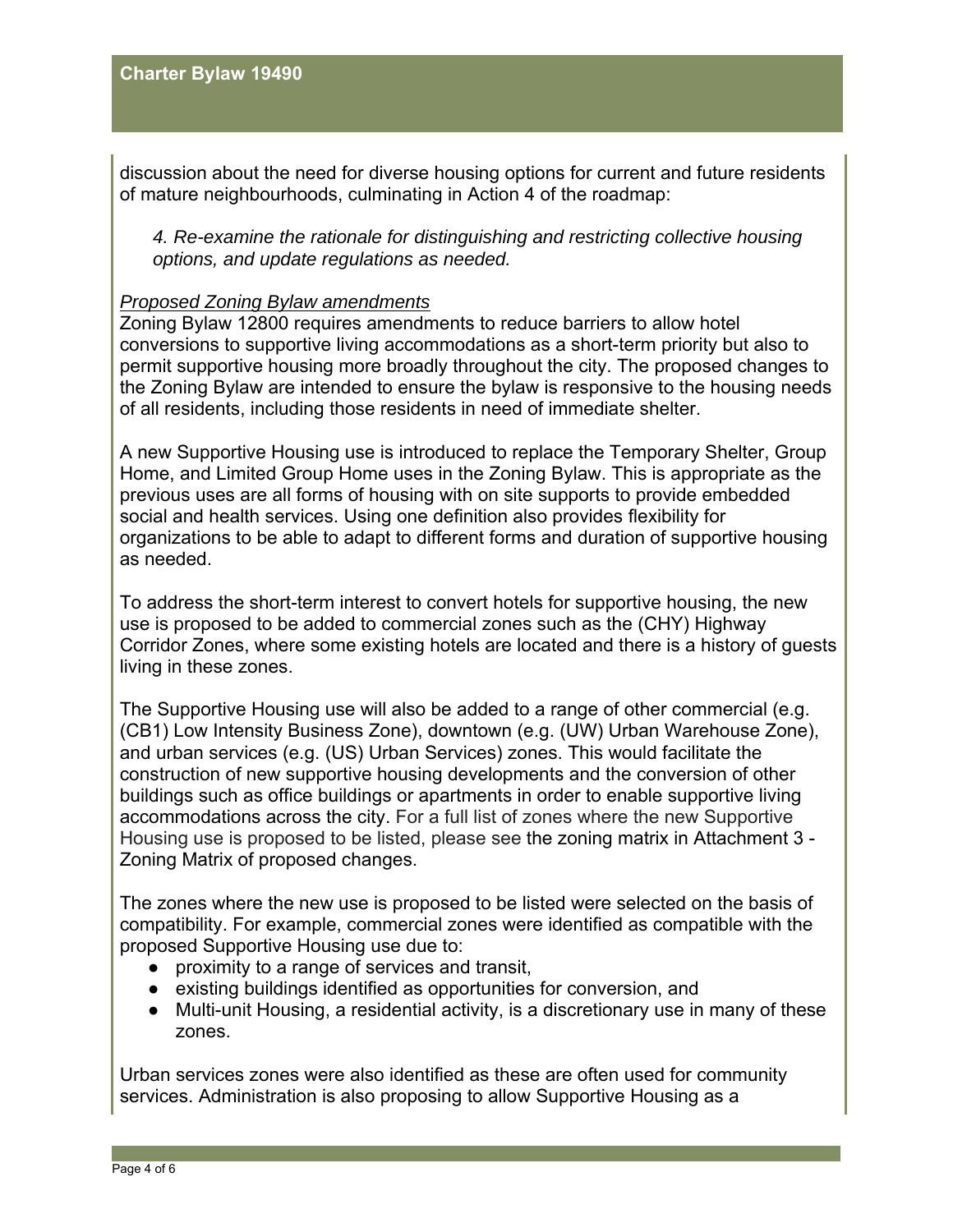discretionary use in the (A) Metropolitan Recreation Zone to allow existing buildings such as the Kinsmen Sports Centre to be used for supportive housing on a temporary basis should the need arise.

As supportive housing is primarily residential in nature, the Supportive Housing use will continue to be a permitted or discretionary use within Residential zones based on how Limited Group Homes and Group Homes are currently allowed in the Zoning Bylaw. The broader Supportive Housing use definition would permit all permanent supportive housing developments, including temporary shelters, to be located in the (RA7) Low Rise Apartment Zone, (RA8) Medium Rise Apartment Zone and (RA9) High Rise Apartment Zone.

For low-density residential areas, the Supportive Housing use will be restricted through the defined term "Limited Supportive Housing", which takes characteristics from the Limited Group Home use definition to limit the scale of development to be similar to that of the surrounding neighbourhood (e.g. only a maximum of six residents would be allowed). Where this will be a permitted or discretionary use will not change from how Limited Group Homes are currently allowed in the Zoning Bylaw.

The amendments proposed will help to address immediate and longer term housing needs. Administration will monitor implementation for further adjustments that can be undertaken as part of the Zoning Bylaw Renewal initiative.

#### *Summary*

The proposed Zoning Bylaw amendments will address some short-term gaps in housing. It will also address multiple long standing policies, including the emergent direction from The Draft City Plan to provide housing for more Edmontonians. The introduction of the Supportive Housing use will retire the Temporary Shelter Services, Group Home, and Limited Group Home uses and introduce the new use to more zones across the city. This approach provides more opportunity and flexibility to open temporary or permanent accommodations in an appropriate number of zones. As Administration continues to advance the Zoning Bylaw Renewal initiative they will be able to monitor these amendments and evaluate whether refinements are required.

#### **Public Engagement**

Public engagement was not completed for this amendment, however stakeholders and the general public have an opportunity to provide feedback directly at Public Hearing.

The draft amendments were informed by prior engagements. Administration conducted a stakeholder survey and workshop to understand the views of housing providers on the issues and opportunities to reduce barriers for permanent supportive housing development in November 2018 and January 2019 respectively.